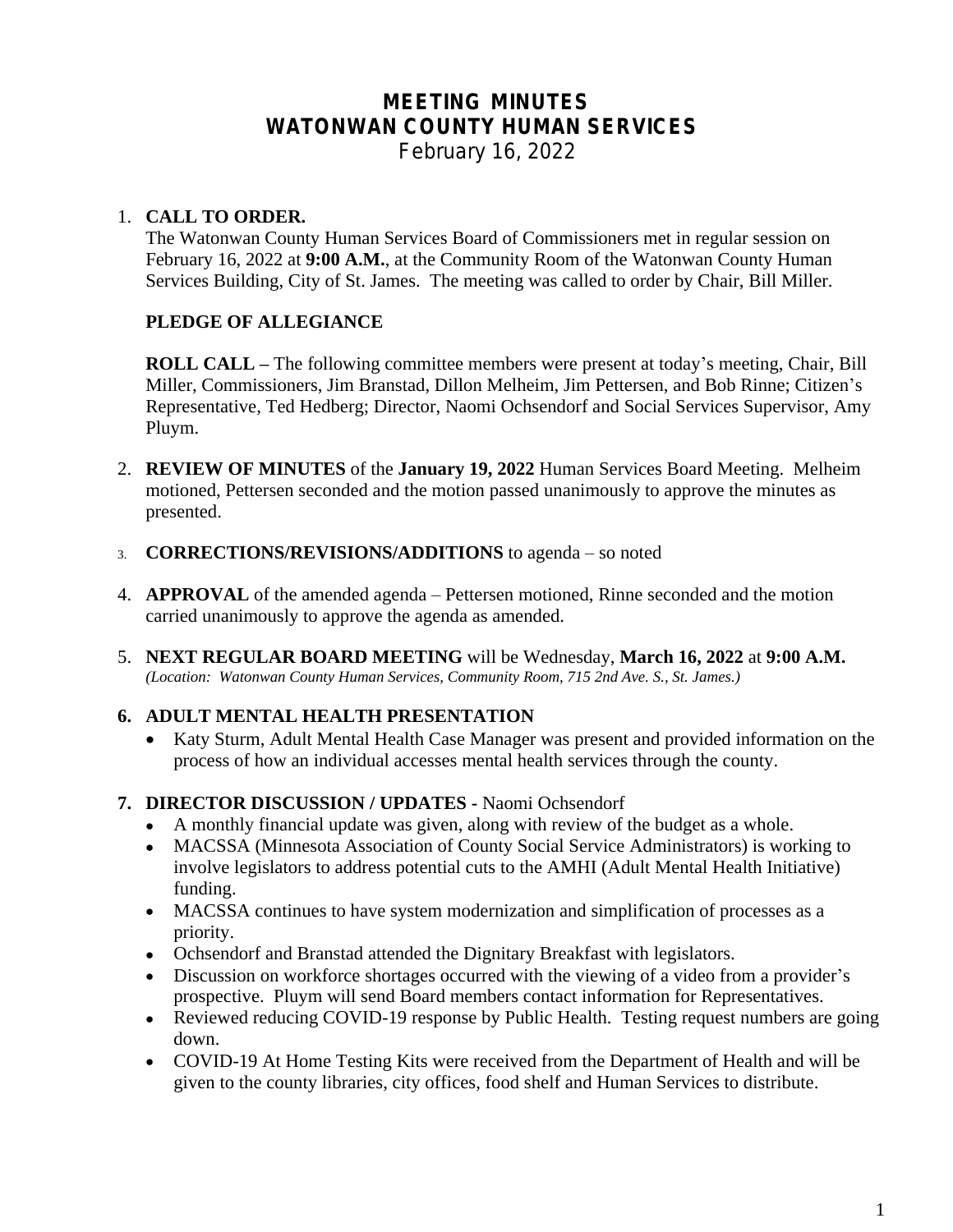### 8. **PERSONNEL**

- Branstad motioned, Hedberg seconded and the motion passed unanimously to approve the **Pay for Performance** of:
	- o **Jill Bodick Grace**, County Agency Social Worker
	- o **Rachel Friesen**, County Agency Social Worker
	- o **Patrick Spellman**, County Agency Social Worker
	- o **Joan Stordalen**, Social Services Supervisor
	- o **Amanda Sturlis,** Financial Worker
	- o **Kimm Symens,** County Agency Social Worker
- **Probationary Appointment** of **Maritz Lujan**, Office Support Specialist. *(Applicant withdrew her job acceptance, so this was removed from the agenda.)*
- Pettersen motioned, Rinne seconded and the motion passed unanimously to approve the **Retirement** of **Teresa Cooling**, Public Health Nurse.

# 9. **COMMITTEE and MEETING REPORTS**

**Board:**

- **SCHSAC** (State Community Health Services Advisory Committee) *Melheim* (N/A)
- **VFC** (Visions for Families and Communities Collaborative) *Hedberg*
	- Met on February 15<sup>th</sup>
	- Presentations by 6 programs. All programs approved for grant funding for a total of \$81,000
- **IMMTRACK** (Immunization Registry Joint Powers Board) *Pettersen* (N/A)
- **Brown County Evaluation Center** *Rinne*
	- Working with architect on remodel project and waiting for final approvals from the State
- **Enterprise North, Inc.** *Pettersen* (N/A)
- **MRCI** (Managed Resources Connections Inc.) *Miller*
	- 8<sup>th</sup> Largest non-profit
	- Working with areas of disability, disadvantaged, and family services (2,700 served)
	- Average wage of clients is \$15.08 per hour
	- **Brian Benshoof, CEO retiring next year**
- **CHS** (Community Health Services Advisory Board) *Hedberg* (N/A)